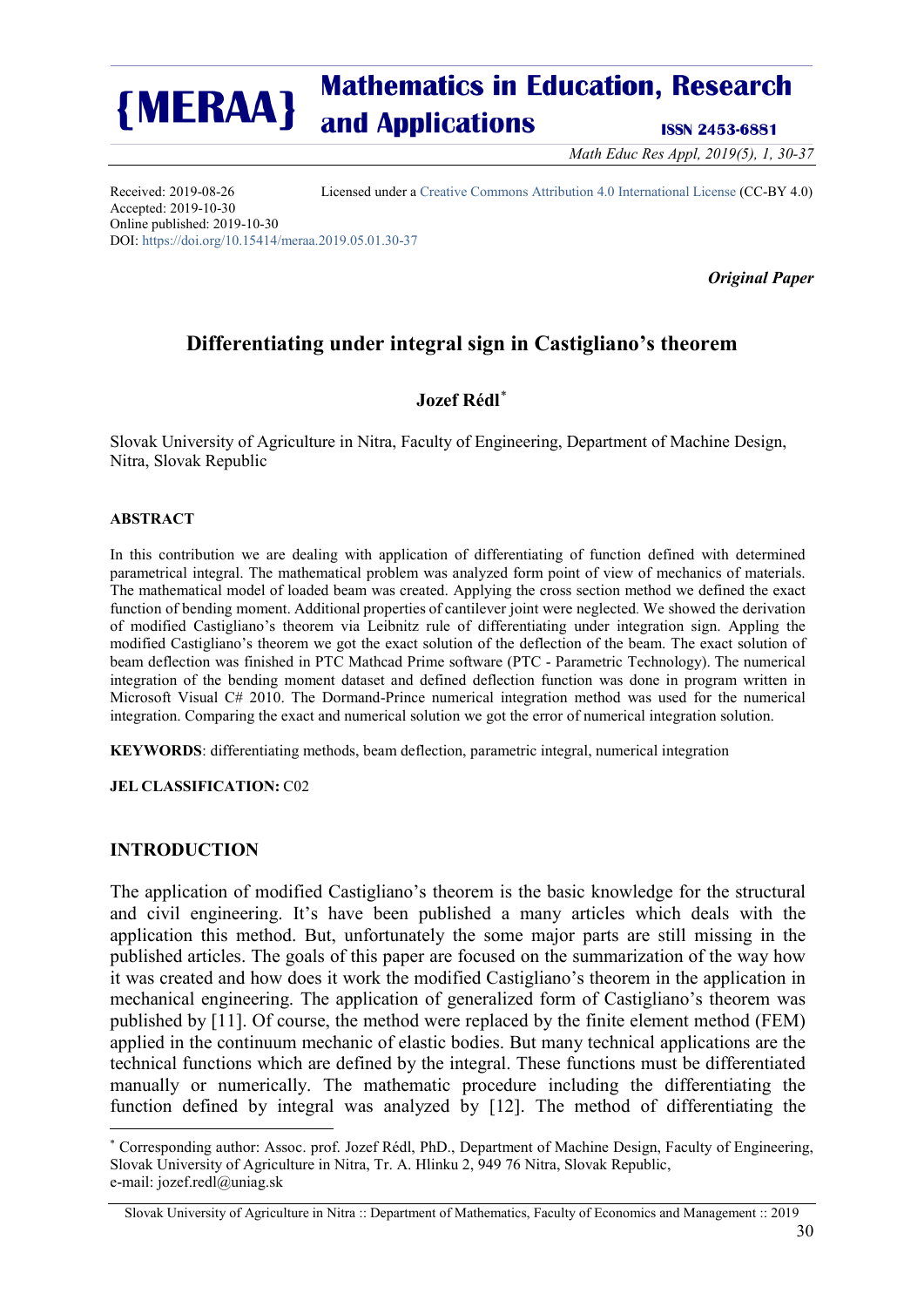*Math Educ Res Appl, 2019(5), 1, 30-37*

functions under integral sign was analyzed by [1, 5, 8, 14]. Many mathematical examples of differentiating under integral sign were published by [13] Explaining the visualization of Leibnitz rule was done by [6]. The deflection of machines parts applying the Castigliano's theorem was realized by [7, 17].

## **MATERIAL AND METHODS**

## **The least energy method**

The energetic method of determination of beam deflection  $y$  is defined in [3]. The main idea of the method is the determination of the difference *dA* of the strain energy function *A* of more variables where  $A = f(F_1, ..., F_i, ..., F_n; M_1, ..., M_i, ..., M_n)$  by using the total derivate in the differentiating form as follows:

$$
dA = \frac{\partial A}{\partial F_1} dF_1 + \dots + \frac{\partial A}{\partial F_i} dF_i + \dots + \frac{\partial A}{\partial F_n} dF_n + \dots + \frac{\partial A}{\partial M_1} dM_1 + \dots + \frac{\partial A}{\partial M_i} dM_i + \dots + \frac{\partial A}{\partial M_n} dM_n \tag{1}
$$

where  $1 \le n \le +\infty$ . The energy in deformable body is separated to two parts as described in [3]. The significant and not neglected part of strain energy has the form  $dA_i = dF_i$ ,  $y_i$ .

Selection of *i* − *th* member from equation (1) and compare them we got  $dF_i y_i = \frac{\partial A}{\partial F_i} dF_i$ *i*

and finally we got the equation for solving the deflection  $y_i$ *i*  $y_i = \frac{\partial A}{\partial F_i}$ . The general form of this

equation is follows:

$$
y = \frac{\partial A}{\partial F}.
$$
 (2)

## **Differentiating under integral sign**

Let is defined the function of two variables by definite integral with boundaries  $a(x)$ ,  $b(x)$  of the continuous function where as defined in [9]:

$$
I(x,t) = \int_{a(x)}^{b(x)} f(x,t).
$$
 (3)

Differentiating function  $I(x,t)$  with using the limits we got:

$$
\frac{\partial I(x,t)}{\partial t} = \lim_{\Delta t \to 0} \frac{I(x,t + \Delta t) - I(x,t)}{\Delta t}.
$$

After the some equations arrangements published in [2] we got the final form:

$$
\frac{\partial I(x,t)}{\partial t} = f[b(x),t].\frac{d}{dt}b(x) - f[a(x),t].\frac{d}{dt}a(x) + \int_{a(x)}^{b(x)} \frac{\partial f(x,t)}{\partial t}dx.
$$
 (4)

## **Mathematical model**

We were self-created the model of isotropic beam loaded with continuous triangular loading  $q_1$ . The self-mass of beam is modelled with uniform loading  $q_1$ . The beam section profile is square and its dimensions are in table 1.The model is depicted on the Figure 1. The model properties are in Table 1.

Slovak University of Agriculture in Nitra :: Department of Mathematics, Faculty of Economics and Management :: 2019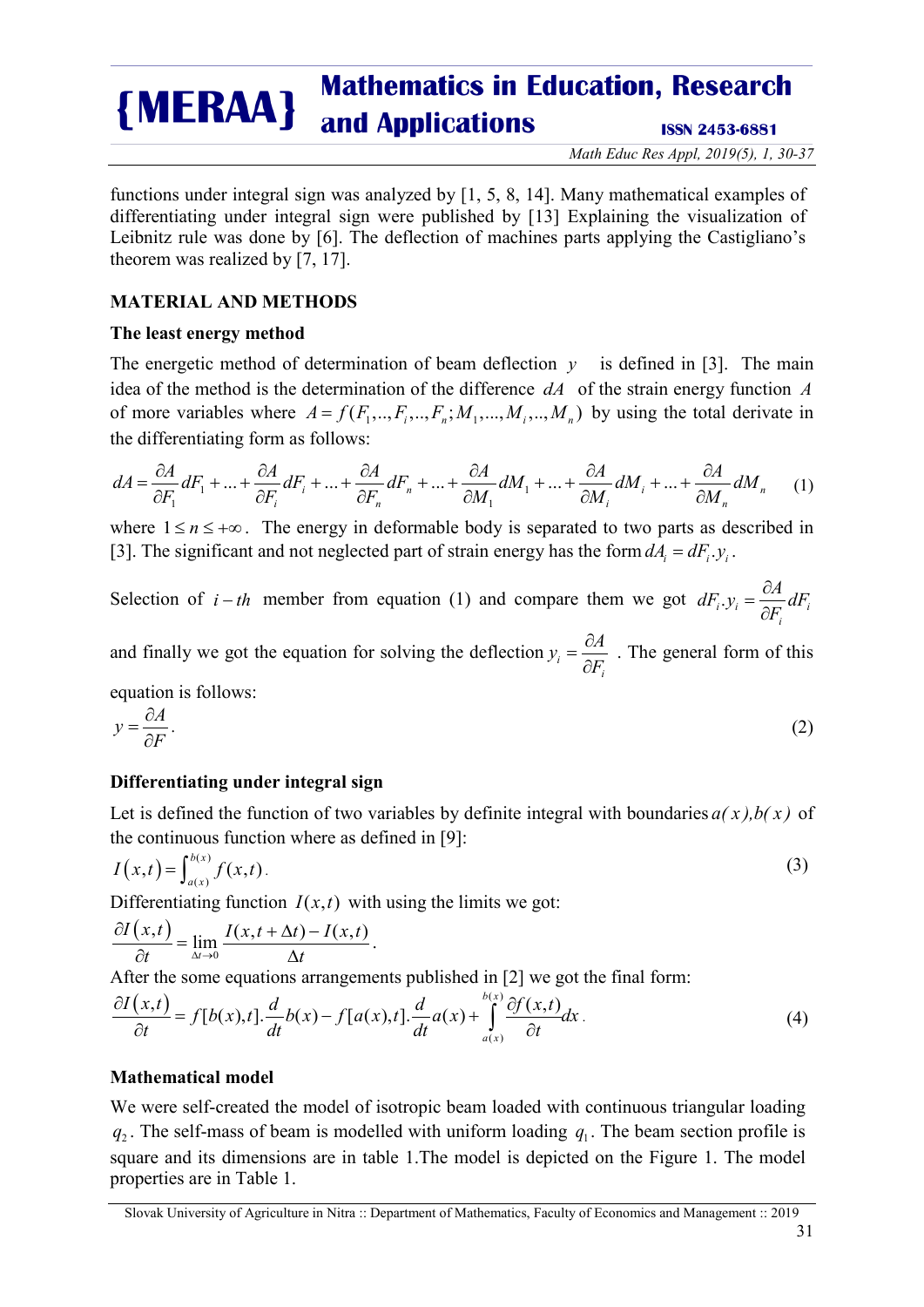*Math Educ Res Appl, 2019(5), 1, 30-37*



Table1 Beam properties

| Parameter                          | Value             | Unit             |
|------------------------------------|-------------------|------------------|
| Beam length $L$                    |                   | m                |
| Beam profile $a \times a \times t$ | 0,05x0,05x0,003   | $\boldsymbol{m}$ |
| Beam mass $m_R$                    | 4,16              | kg               |
| Uniform loading $q_1$              | 40,81             | $N.m^{-1}$       |
| Uniform loading $q_2$              | 4081              | $N.m^{-1}$       |
| Moment of inertia $Jz$             | $2,08492.10^{-7}$ | m <sup>4</sup>   |
| Modulus of elasticity $E$          | $2,1.10^{11}$     | Pa               |

Figure 1 Model of loaded beam

For any position  $x$  of the cross-section the bending moment has the form in equation (5):

$$
M_x = -\left(\frac{q_1 x^2}{2} + \frac{q_2 x^3}{6L}\right)
$$

(5)

The bending moment of the loaded beam is depicted in the Figure 2. The cantilever joint position of the beam is located in the  $L = 1m$  dimension of the beam length (opposite coordinate system).



Figure 2 Bending moment function visualization

The exact solution of beam deflection on the end of beam (point A) has the form in equation (6).

$$
y_A = -\left(\frac{q_1 \cdot L^4}{8 \cdot E \cdot J_z} + \frac{q_2 \cdot L^4}{30 \cdot E \cdot J_z}\right) \tag{6}
$$

For modelling the deflection of the beam we rewrite the equation (6) to the form in equation (7).

$$
y_{(i)} = -\left(\frac{q_1}{8.E.J_z} + \frac{q_2}{30.E.J_z}\right).x_{(i)}^4
$$
 (7)

Slovak University of Agriculture in Nitra :: Department of Mathematics, Faculty of Economics and Management :: 2019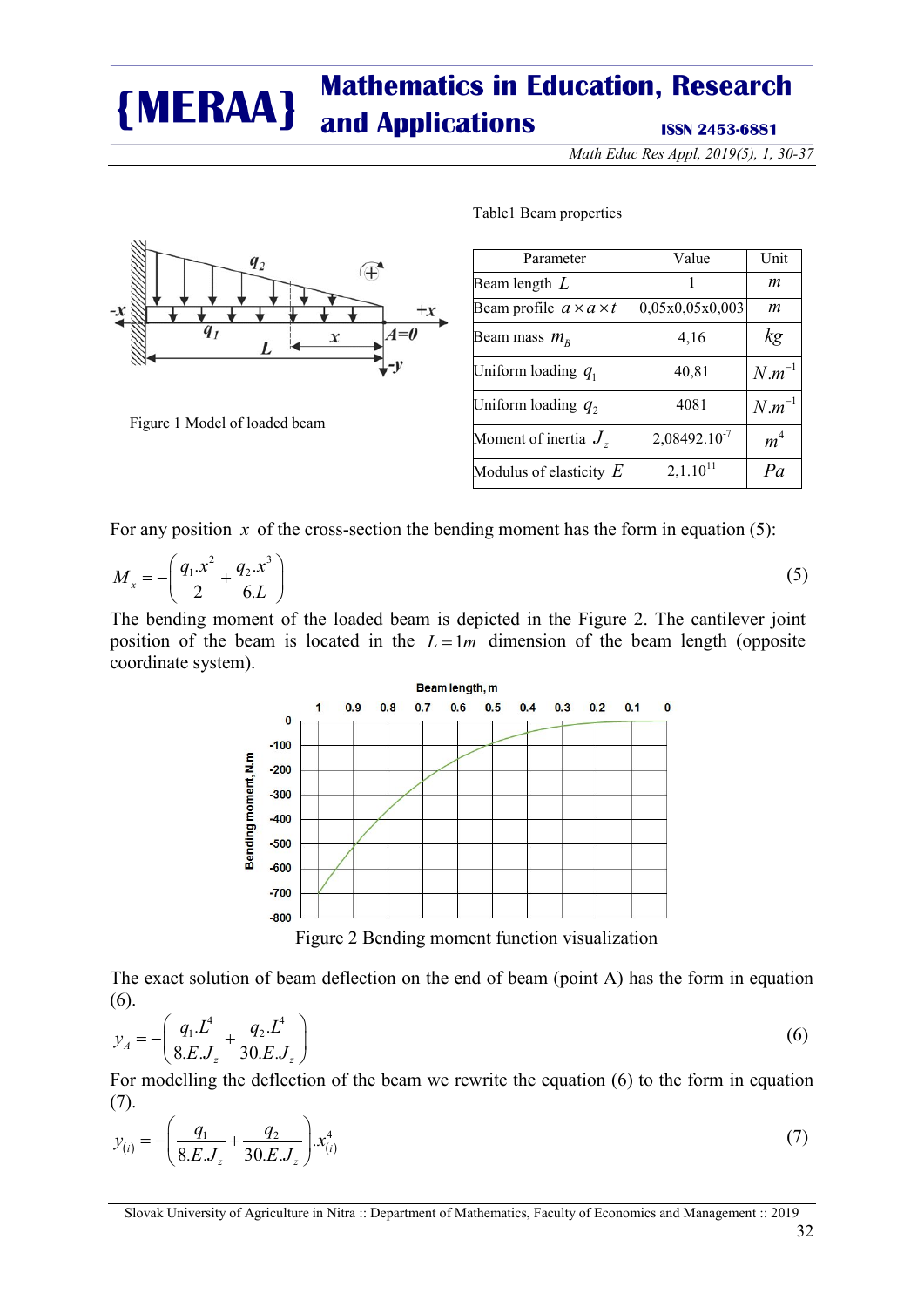*Math Educ Res Appl, 2019(5), 1, 30-37*

## **Numerical solution of deflection**

Dormand – Prince method is addressed by its authors [4]. They presented this method in the form of Butcher table, where are described coefficients of particular terms in the equations. The equations for Dormand – Prince method are as follows:

$$
k_{1} = h_{i} f(x_{i}, y_{i}), k_{2} = h_{i} f\left(x_{i} + \frac{1}{5} h_{i}, y_{i} + \frac{1}{5} k_{1}\right),
$$
  
\n
$$
k_{3} = h_{i} f\left(x_{i} + \frac{3}{10} h_{i}, y_{i} + \frac{3}{40} k_{1} + \frac{9}{40} k_{2}\right),
$$
  
\n
$$
k_{4} = h_{i} f\left(x_{i} + \frac{4}{5} h_{i}, y_{i} + \frac{44}{45} k_{1} - \frac{56}{15} k_{2} + \frac{32}{9} k_{3}\right),
$$
  
\n
$$
k_{5} = h_{i} f\left(x_{i} + \frac{8}{9} h_{i}, y_{i} + \frac{19372}{6561} k_{1} - \frac{25360}{2187} k_{2} + \frac{64448}{6561} k_{3} - \frac{212}{729} k_{4}\right)
$$
  
\n
$$
k_{6} = h_{i} f\left(x_{i} + h_{i}, y_{i} + \frac{9017}{3168} k_{1} - \frac{355}{33} k_{2} - \frac{46732}{5247} k_{3} + \frac{49}{176} k_{4} - \frac{5103}{18656} k_{5}\right)
$$
  
\n
$$
k_{7} = h_{i} f\left(x_{i} + h_{i}, y_{i} + \frac{35}{384} k_{1} + \frac{500}{1113} k_{3} + \frac{125}{192} k_{4} - \frac{2187}{6784} k_{5} + \frac{11}{84} k_{6}\right)
$$
  
\n
$$
y_{i+1} = y_{i} + \frac{35}{284} k_{1} + \frac{500}{1113} k_{3} + \frac{125}{192} k_{4} - \frac{2187}{9784} k_{5} + \frac{11}{84} k_{6}
$$

The numerical integration algorithm was created in the Microsoft Visual C# 2010 language. The algorithms of solving the differential equations with families of Runga-Kutta methods of higher degrees were published by [15].

#### **RESULTS AND DISCUSSION**

We define the strain energy in deformable body under the bending loading and it has the next

form: 
$$
A = \frac{1}{2E \cdot J} \int_{0}^{L} M_x^2 dx
$$
. (9)

Placing the equation (9) to equation (2) we got the form:  $y = \frac{c}{2E} \left| \frac{1}{2E} \right| M_x^2$  $\mathbf 0$ 1  $2E$ . *L*  $y = \frac{\partial}{\partial F} \left( \frac{1}{2E J} \int_0^L M_x^2 dx \right)$ . Applying

the equation (4) and setting the boundaries for integral  $a(x) = 0$ ,  $b(x) = L$  we got:

$$
\frac{\partial I(M_x, F)}{\partial F} = \frac{1}{2EJ_z} \left\{ f[L, F], \frac{d}{dt}(L) - f[0, F], \frac{d}{dt}(0) + \int_0^L \frac{\partial f(M_x^2, F)}{\partial F} dx \right\}.
$$
\n(10)

The next parts of equation (10) are zero:  $f[L, F] \frac{d}{dt}(L) = 0$ ,  $f[0, F] \frac{d}{dt}(0) = 0$ . On the next step we got for deflection:

$$
y = \frac{1}{2EJ} \int_0^L \frac{\partial M_x^2}{\partial F} dx
$$
 (11)

Slovak University of Agriculture in Nitra :: Department of Mathematics, Faculty of Economics and Management :: 2019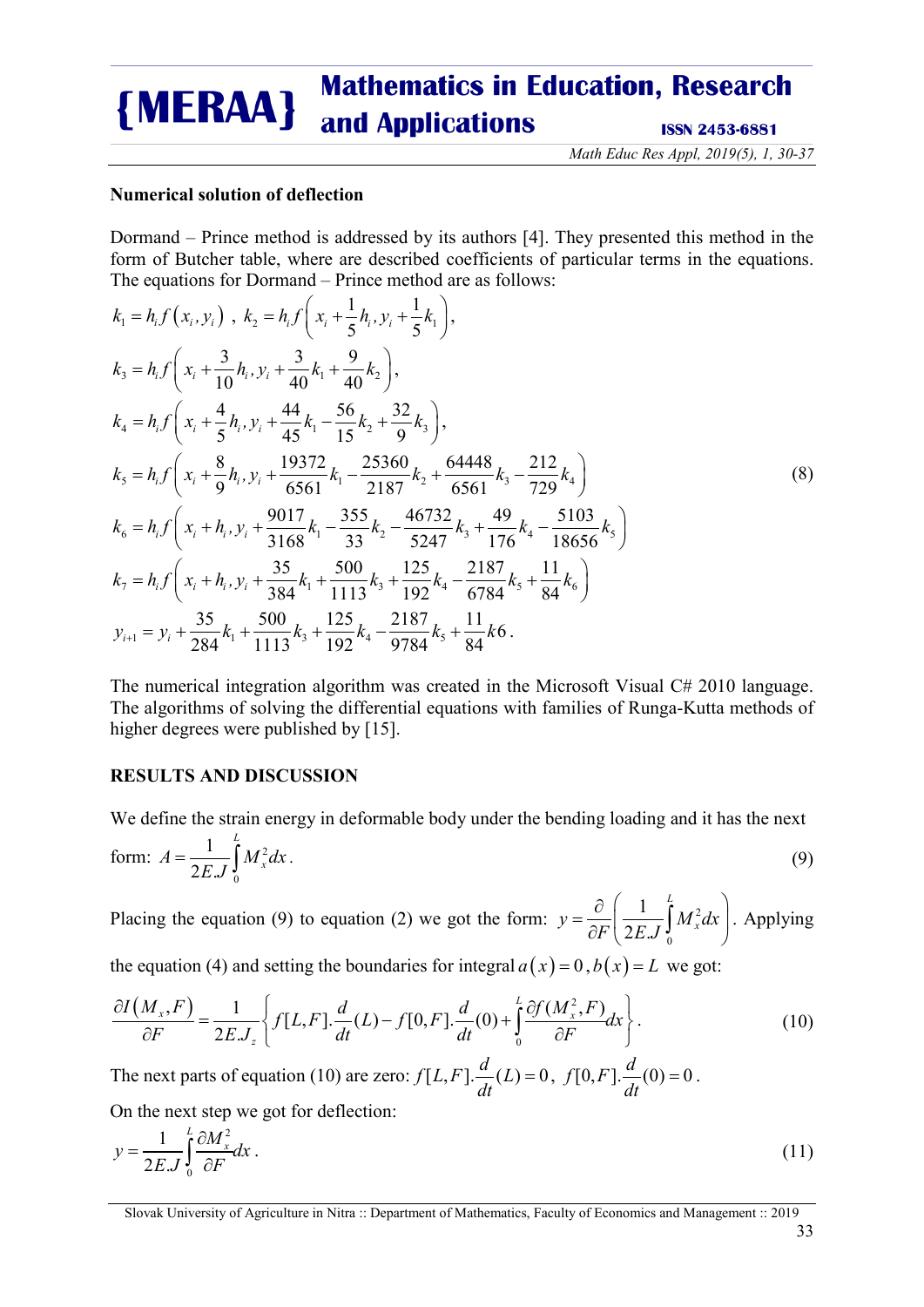*Math Educ Res Appl, 2019(5), 1, 30-37*

The square of bending moment we should rewrite as follows:  $y = \frac{1}{2E} \int_{0}^{1} \frac{\partial (M_x \cdot M_x)}{\partial T_x}$  $\boldsymbol{0}$  $2E$ .  $y = \frac{1}{2E} \int_{0}^{L} \frac{\partial (M_x.M_x)}{\partial T} dx$  $=\frac{1}{2E.J}\int_{0}^{L}\frac{\partial(M_{x}.M_{x})}{\partial F}dx.$ 

Applying the rule for differentiating the two variables product in general form  $(u.v)' = u'v + uv'$ , we got:  $\frac{\partial (M_x.M_x)}{\partial F} = \frac{\partial M_x}{\partial F}M_x + M_x \frac{\partial M_x}{\partial F} = 2 \frac{\partial M_x}{\partial F}M_x$  $F$   $\partial F$   $\frac{x}{f}$   $\partial F$   $\partial F$  $\frac{\partial (M_x.M_x)}{\partial F} = \frac{\partial M_x}{\partial F} M_x + M_x \frac{\partial M_x}{\partial F} = 2 \frac{\partial M_x}{\partial F} M_x$ .

Returning to back the equation (11) we have the final form of modified Castigliano's theorem:

$$
y = \frac{1}{EJ} \int_{0}^{L} \frac{\partial M_x}{\partial F} M_x dx \,. \tag{12}
$$

If we want to define the function of bending moment for application the equation (12), we have to insert to the certain point (where we are looking for the value of deflection) the force *F* equal to zero. The function of bending moment for our model will be the next:

$$
M_x = -\left(\frac{q_1 x^2}{2} + \frac{q_2 x^3}{6L} + F.x\right)
$$
 (13)

Combining the equation (12) and (13) we got:

$$
y = \frac{1}{E J} \int_{0}^{L} \left\{ \frac{\partial}{\partial F} \left[ - \left( \frac{q_1 x^2}{2} + \frac{q_2 x^3}{6L} + F.x \right) \right] \right\} \cdot \left[ - \left( \frac{q_1 x^2}{2} + \frac{q_2 x^3}{6L} + F.x \right) \right] dx.
$$

Result of the partial differential (in  $\{\}$  brackets) is the next:  $(-x)$ , and in the integral part (in the  $\Box$  brackets) of the equation holds  $F = 0$  and finally we got:

$$
y = \frac{1}{E J} \int_{0}^{L} x \left( \frac{q_1 x^2}{2} + \frac{q_2 x^3}{6L} \right) dx \,. \tag{14}
$$

Solving the integral (14) we got the equation (6). Rewriting the equation (6) for displaying the deflection we got the equation (7). Generating the deflection curve with step  $\Delta x = 0.01m$  we got the curve depicted in the Figure 3.



Figure 3 Deflection curve of the loaded beam form exact solution

With the exact solution of the deflection of the beam on the end of beam ( $L = 1m$ ) we got the value  $y_{ex} = -3.2234783322355.10^{-3}m$ . The exact solution was realized in PTC Mathcad Prime software. For numerical solution we rewrite the equation (14) to the next form:

Slovak University of Agriculture in Nitra :: Department of Mathematics, Faculty of Economics and Management :: 2019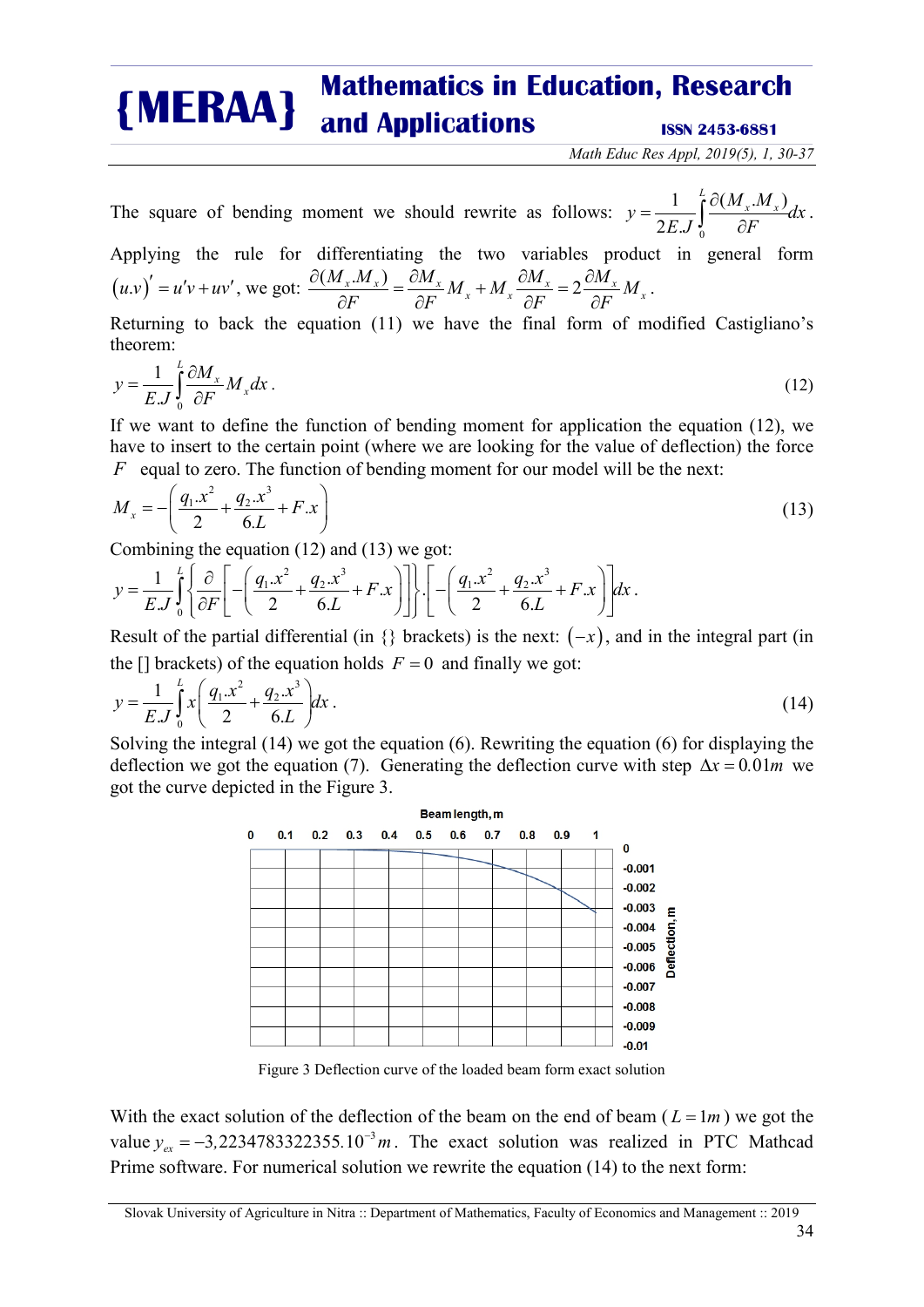*Math Educ Res Appl, 2019(5), 1, 30-37*

$$
y_{(i)} = \frac{1}{EJ} \int_{0}^{L} x_{(i)} M_{x(i)} dx
$$
 (15)

Applying the Dormand-Prince numerical method in equations (8) to solve integral equation (15), we got the data set of beam deflection curve depicted in the Figure 4. The numerical integration step was  $h_i = 0.01$ . The efficiency of the used numerical methods were declared by [10,16].

Beam length, m

 $\bf{0}$  $0.1$  $0.2$  $0.3$  $0.4$  $0.5$  $0.6$  $0.7$  $0.8$  $0.9$  $\blacksquare$  $\bf{0}$  $-0.001$  $-0.002$  $-0.003$ E **Deflection**  $-0.004$  $-0.005$  $-0.006$  $-0.007$  $-0.008$  $-0.009$  $-0.01$ 

Figure 4 Deflection curve obtained by numerical integration

Finally we should compare the result of deflection obtained from exact solution with results obtained via numerical integrations. The difference (error) was solved from the equation (16).

$$
E_{r(i)} = y_{ex(i)} - y_{num(i)} \tag{16}
$$

where:  $y_{\text{ex}(i)}$  is the deflection dataset solved via exact solution,  $y_{\text{num}(i)}$  is the deflection dataset solved via numerical integration, where  $i\langle 0, n \rangle$ . The error function is depicted in the Figure 5. The similar numerical problem was investigated and evaluated by [7].



The acceptable errors of numerical integration were discussed in [4].

Slovak University of Agriculture in Nitra :: Department of Mathematics, Faculty of Economics and Management :: 2019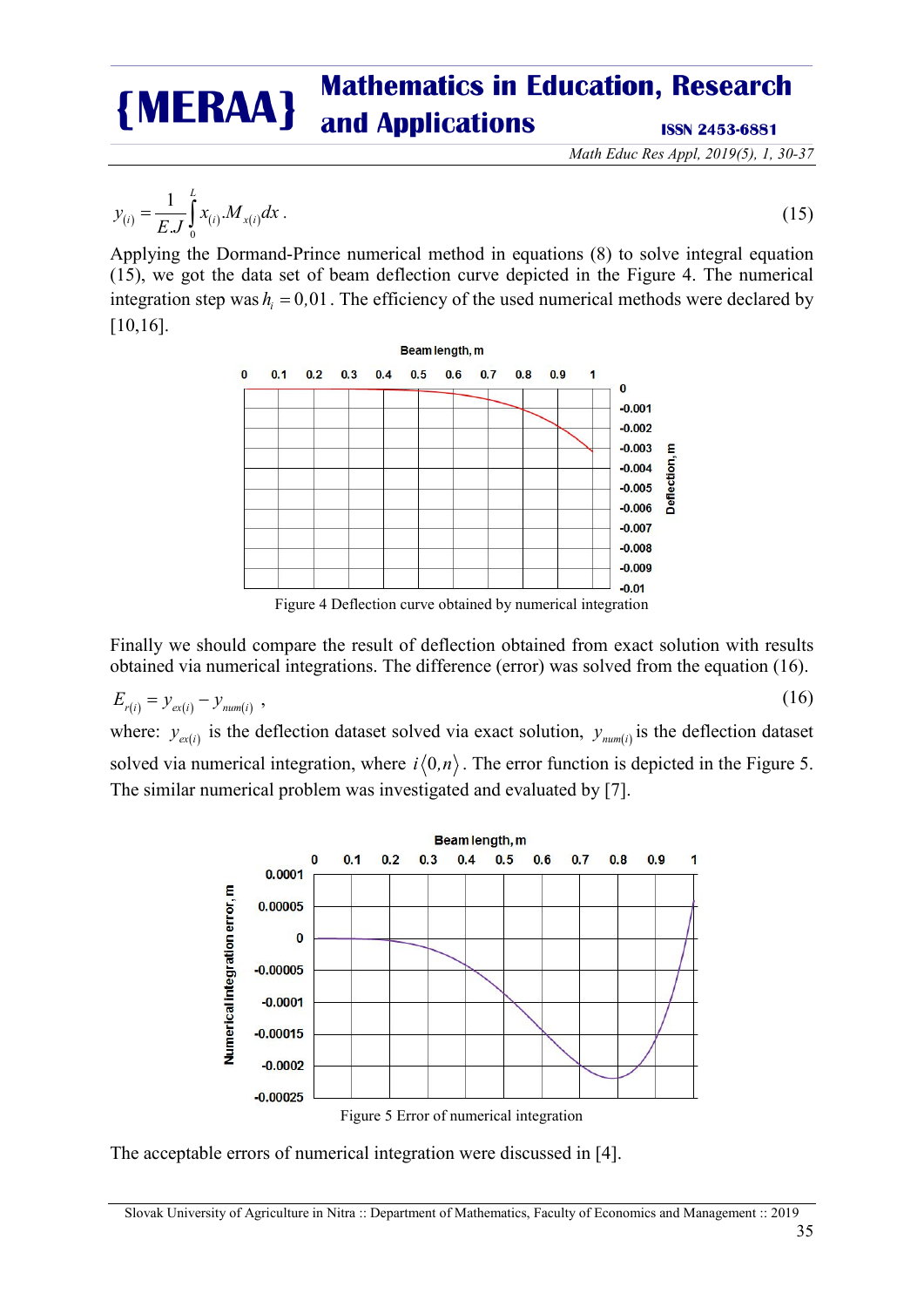*Math Educ Res Appl, 2019(5), 1, 30-37*

## **CONCLUSIONS**

In this paper we are dealing with the method of exact and numerical solving of the loaded beam deflection. For the exact solution was chosen the modified Castigliano's theorem. We showed the derivation of the modified Castigliano's theorem through the Leibnitz rule of differentiating under integral sign on defined example. We set up the mathematical model. For the exact solution we solved and visualized the function of bending moment and the beam deflection. For this purpose we used the PTC Mathcad Prime software. For the defined function of deflection we set up the algorithm of numerical integration in Microsoft Visual  $C#$ language. Used numerical method was Dormand-Prince method. The numerical integration step was chosen  $h_i = 0.01$ . From exact solution we got the beam deflection on the length  $L = 1 m$ ,  $y_{ex} = -3.2234783322355.10^{-3} m$  and from the numerical integration  $y_{num} = -3.15589088264663.10^{-3}m$ . The error in the point  $L = 1m$  is  $E_r = 6,75874495887.10^{-5} m.$ 

From the realized analysis we should conclude that the presented method of differentiating under integral sign has a significant role in problems taught in mechanics of materials. Very pure explanation of the Leibnitz rule in the literature is now fixed. The presented methods are utilizable in simple engineering design process or in teaching process in mechanics of materials subject or applied mathematics. The applied numerical integration method has an acceptable accuracy  $E_{r\%} = 6.75874495887.10^{-3}\%$ . The percentage error was solved follows:

# $E_{r\%} = ( |y_{\text{ex}}| - |y_{\text{num}}| ) / 100$ .

## **REFERENCES**

- [1] Almkvist, G. & Zeilberger, D. (1990). The Method of Differentiating under the Integral Sign. *J. Symbolic Computation.* Vol. 10, pp.571-591.
- [2] Angot, A. (1971). *Compléments de Mathématiques à l'usage des Ingénieurs de l'Electrotechnique et*  des Télécommunications. SNTL Praha, 2<sup>nd</sup> edt. (Czech translation).
- [3] Craig, R. R. (2011). *Mechanics of Materials*. Wiley 3<sup>th</sup> edt. 864 p.
- [4] Dormand, J. R. (2017). *Numerical methods for differential equations: a computational approach*. CRC Press, 384 p.
- [5] Flanders, H. (1973). Differentiation Under the Integral Sign. *The American Mathematical Monthly*, Vol.80, No.6, pp. 615-627. doi:http://www.jstor.org/stable/2319163
- [6] Frantz, M. (2001). Visualizing Leibniz's Rule. *Mathematics Magazine*, 74 (2), 143-145. doi: http://dx.doi.org/ 10.1080/0025570X.2001.11953053
- [7] Gharibi, A., Ovesy, H. R. & Khaki, R. (2016). Development of wing deflection assessment methods through experimental ground tests and finite element analysis. *Thin-Walled Structures* vol.108, pp. 215–224. doi: http://dx.doi.org/10.1016/j.tws.2016.08.020
- [8] Hongwei, Ch. (2009). Parametric differentiation and integration. *International Journal of Mathematical Education in Science and Technology*, 40(4), pp. 559-570. doi: https://doi.org/10.1080/00207390802641676
- [9] Ivan, J. (1989). *Matematika 2*. Alfa Bratislava. 631 p.
- [10] Jimenez, J. C., Sotolongo, A. & Sanchez-Bornot, J. M. (2014). Locally Linearized Runge Kutta method of Dormand and Prince. *Applied Mathematics and Computation, 247*, pp. 589–606.
- [11] Ju, F. D. (1971). On the Constraints for Castigliano's Theorem. *Journal of the Franklin Institute.* Vol. 292(4), pp. 257-264.
- [12] Kaplan, W. (2002). *Advanced Calculus*. Pearson, 5th edt. 768 p.
- [13] Melzak, Z. A. (2007). Companion to Concrete Mathematics. *Dover Publications*, 720 p.